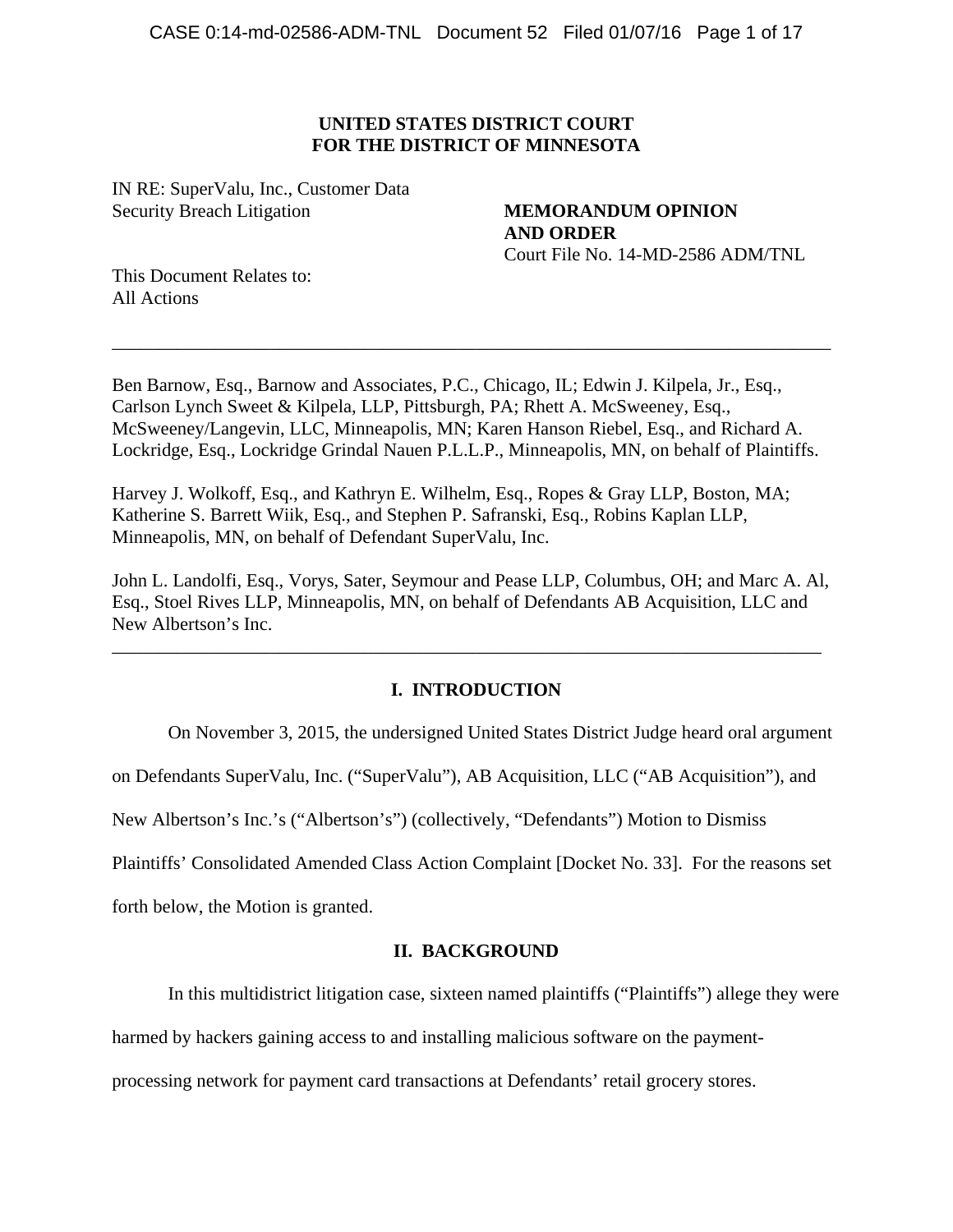### CASE 0:14-md-02586-ADM-TNL Document 52 Filed 01/07/16 Page 2 of 17

Consolidated Am. Class Action Compl. ("Amended Complaint") [Docket No. 28] ¶¶ 16–45. Plaintiffs allege the malicious software released and disclosed the Personal Identifying Information ("PII") of Plaintiffs and Class Members who used their payment cards for purchases at the affected stores. Id. ¶ 36. The Amended Complaint states claims for negligence, negligence per se, breach of implied contract, unjust enrichment, and violations of various state consumer protection and data breach notification laws. Id.  $\P$  13, 96–159. Plaintiffs assert their claims as class actions. <u>Id.</u>  $\P$  83–95.

## **A. Defendants**

Defendants own and operate retail grocery stores in the United States. Id.  $\P$ [12-3, 33-35.] SuperValu controls the payment processing at its stores and also provides payment processing services for AB Acquisition and Albertson's stores. Id. 1 3.

## **B. Data Breach**

On August 14, 2014, Defendants announced in press releases that from June 22, 2014 to July 17, 2014, hackers had gained unauthorized access to and installed malicious software on the portion of SuperValu's computer network that processes payment card transactions for Defendants' retail stores. Id.  $\P$  4–5, 36. The intrusion resulted in potential theft of information embedded in the magnetic strip of payment cards for sales transacted at 209 SuperValu stores and 836 AB Acquisition stores. Id. 1 36. The PII embedded in the magnetic strip included cardholder names, account numbers, expiration dates, and PINS. Id. ¶¶ 1, 42. The press releases stated Defendants' offer of 12 months of complimentary consumer identity protection services to customers whose cards may have been affected by the data breach. Id. ¶ 45.

On September 29, 2014, Defendants announced in press releases that a second data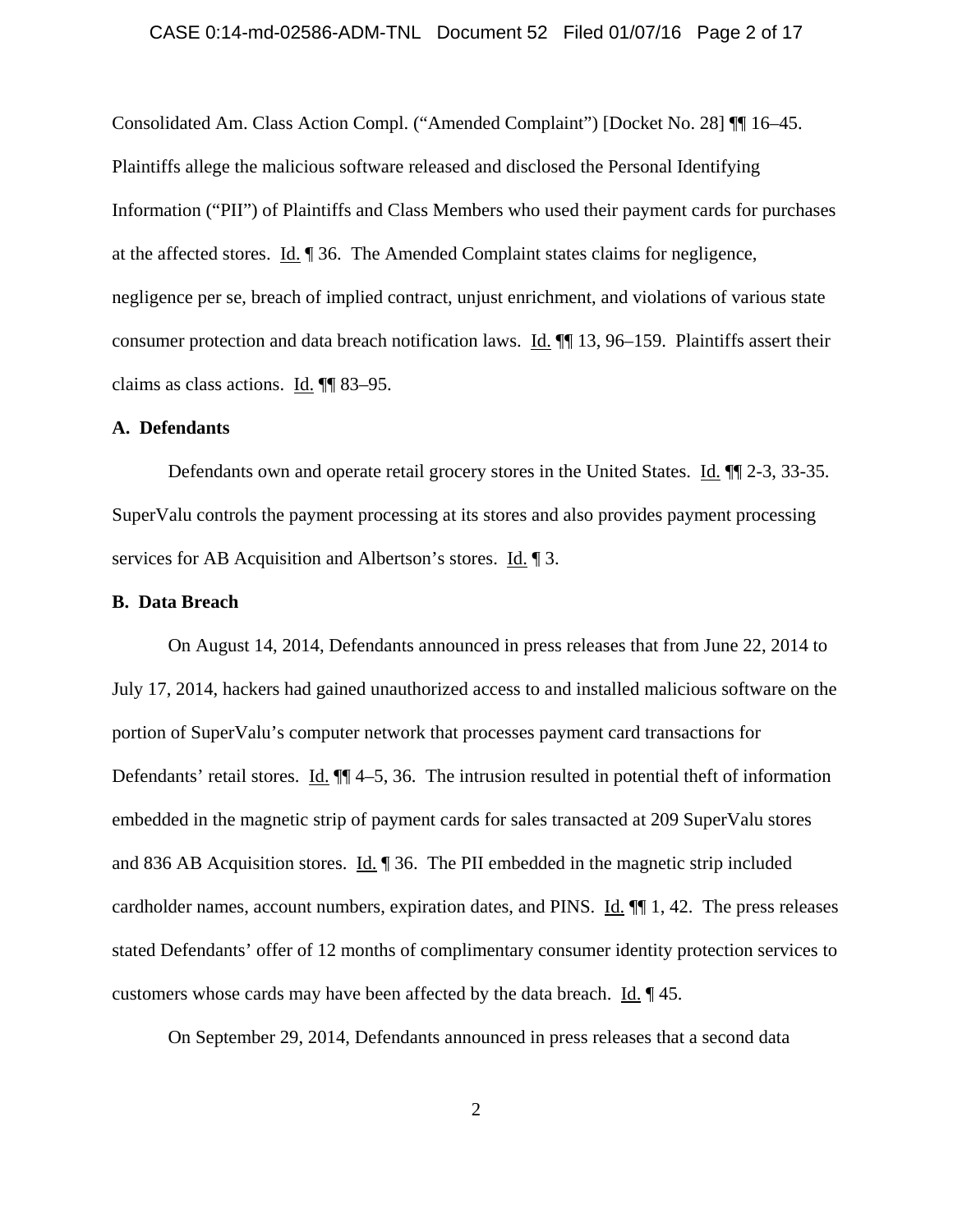### CASE 0:14-md-02586-ADM-TNL Document 52 Filed 01/07/16 Page 3 of 17

breach occurred in late August or early September 2014. Id. ¶ 6. In this second instance, hackers installed different malware onto the portion of SuperValu's computer network that processes payment card transactions for some retail stores owned or operated by AB Acquisition and Albertson's (collectively referred to with the stores affected in the first breach as the "Affected Stores"). Id.  $\P$  6, 44. Plaintiffs allege the two incidents (collectively referred to as the "Data Breach") are related and stem from Defendants' same fundamental security failures. Id.  $\P$  7.

## **C. Named Plaintiffs**

Plaintiffs are consumers who shopped at Defendants' stores that were affected by the Data Breach. Id.  $\P$  16–31. Plaintiffs provided their PII to Defendants when they used their payment cards at Defendants' Affected Stores. Id. ¶¶ 1, 16–31.

## **D. Alleged Harm**

Although customer data at over 1,000 of Defendants' stores was accessed, the only alleged misuse of any Plaintiff's PII following the Data Breach is a single unauthorized charge on one Plaintiff's credit card. Plaintiff David Holmes alleges he experienced a fraudulent charge on his payment card after shopping at one of Defendants' Affected Stores and, upon noticing the fraudulent charge on his credit card statement, he immediately cancelled his credit card.<sup>1</sup> Id. 31. Holmes does not specify the amount or date of the fraudulent charge, nor does he allege the charge was unreimbursed or that he incurred bank fees or other monetary losses related to the charge. See id. No other Plaintiff alleges any unauthorized charges on their account, and no

<sup>&</sup>lt;sup>1</sup> Holmes does not specify whether he shopped at an Affected Store during the time periods associated with the Data Breach. See id. ¶ 31. For the purposes of this Motion, the Court assumes he did.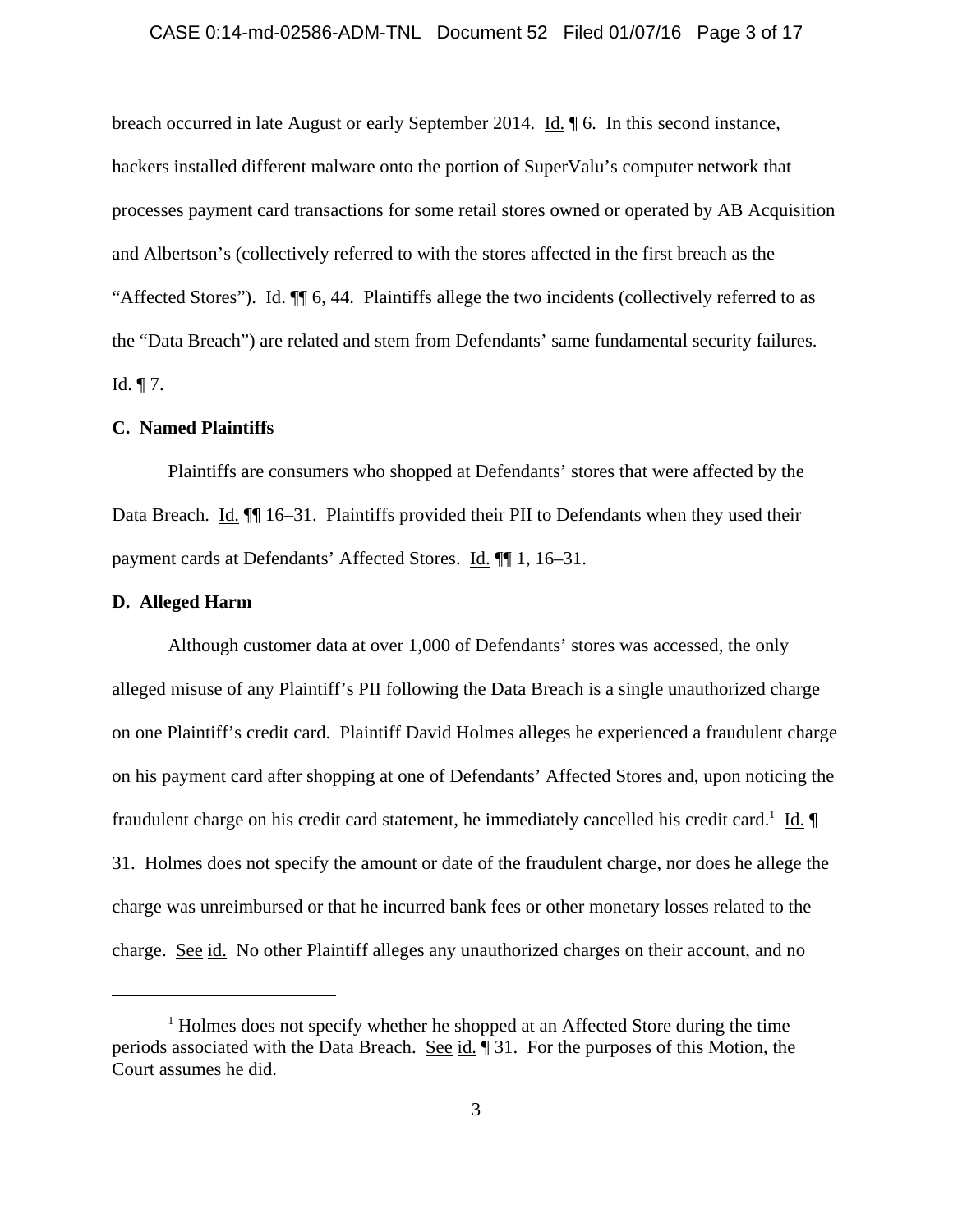#### CASE 0:14-md-02586-ADM-TNL Document 52 Filed 01/07/16 Page 4 of 17

Plaintiff, including Holmes, has alleged experiencing identity theft or attempted identity theft after the Data Breach. See generally Am. Compl.

All sixteen of the named Plaintiffs allege that after Defendants announced the Data Breach, Plaintiffs spent time determining whether their cards were compromised and monitoring their account information to guard against potential fraud. Id.  $\P$  16–31. One Plaintiff, Kenneth Hanff, further alleges he closed his checking account and opened a new one to prevent fraudulent purchases. Id. ¶ 18.

Based on these factual allegations, Plaintiffs allege that Defendants' wrongful conduct, the resulting Data Breach, and the potential disclosure of Plaintiffs' and other Class Members' PII have caused them to suffer harm including: (i) diminished value of their PII; (ii) untimely and inadequate notification of the Data Breach; (iii) increased risk of future losses, economic damages, and other harm; (iv) opportunity cost and value of lost time spent monitoring financial accounts and payment card accounts; (v) invasion of privacy and breach of the confidentiality of their PII by Defendants' unauthorized release and disclosure; and (vi) lost benefit of the bargain. Id. ¶¶ 32, 82.

### **E. Procedural History**

A total of four putative class actions brought by a total of twelve Plaintiffs were filed against Defendants in federal courts in Illinois, Minnesota, and Idaho. See, McPeak v. SuperValu, Inc., 3:14-cv-00899 (S.D. Ill., filed Aug. 18, 2014); Hanff v. SuperValu Inc., 14-cv-3252 (D. Minn., filed Aug. 25, 2014); Mertz v. SuperValu, Inc., 14-cv-04660 (D. Minn., filed Nov. 4, 2014); and Rocke v. SuperValu, Inc., 1:14-cv-00511 (D. Idaho, filed Nov. 26, 2014). In December 2014, the Judicial Panel on Multidistrict Litigation centralized the four complaints to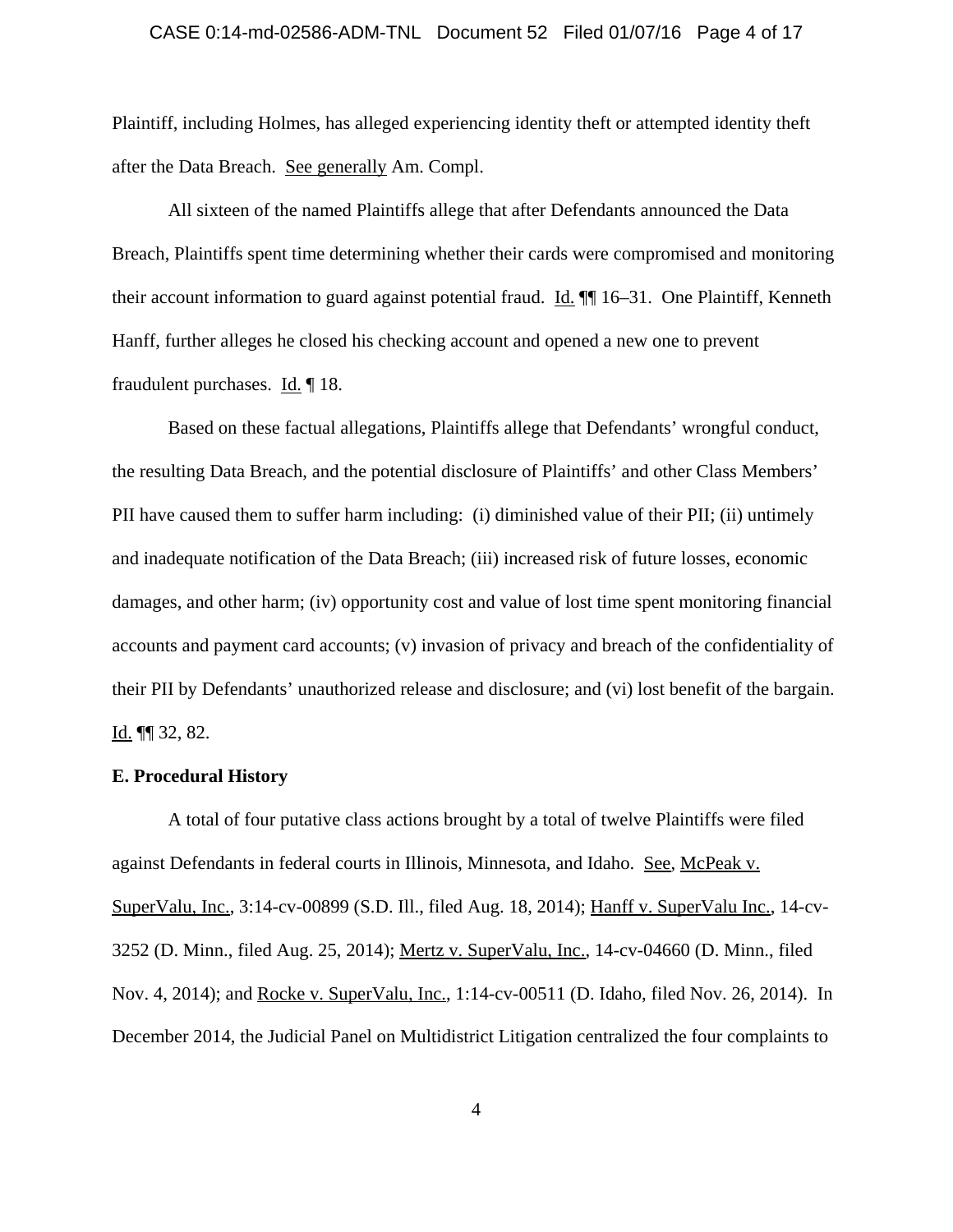this Court for coordinated pre-trial proceedings. See Transfer Order [Docket No. 1].

On June 26, 2015, Plaintiffs filed the Amended Complaint alleging six causes of action on behalf of sixteen named Plaintiffs. See generally Am. Compl. The sixteen named Plaintiffs consist of the twelve original Plaintiffs plus four new Plaintiffs. See id. ¶¶ 27–30.

Defendants now move to dismiss the Amended Complaint for lack of subject matter jurisdiction under Rule  $12(b)(1)$  and for failure to state a claim under Rule  $12(b)(6)$ .

## **III. DISCUSSION**

### **A. Rule 12(b)(1): Lack of Subject Matter Jurisdiction**

Defendants argue the Amended Complaint must be dismissed under Rule 12(b)(1) for Plaintiffs' failure to allege facts establishing Article III standing, which is a prerequisite to subject matter jurisdiction. See Lujan v. Defenders of Wildlife, 504 U.S. 555, 559–60 (1992).

## **1. Standard of Review**

Defendants' Motion attacks the sufficiency of the pleadings and thus raises a facial, rather than factual, challenge to the Court's subject matter jurisdiction. See Stalley v. Catholic Health Initiatives, 509 F.3d 517, 521 (8th Cir. 2007). In analyzing a facial challenge to jurisdiction, the Court applies the same standard of review as that in Rule 12 (b)(6) cases. Id. The Court "accepts as true all factual allegations in the complaint, giving no effect to conclusory allegations of law." Id. Plaintiffs must affirmatively and plausibly assert facts that suggest they have the right to jurisdiction, rather than facts that are merely consistent with that right. See id. (citing Bell Atl. Corp. v. Twombly, 550 U.S. 544 (2007)). "Determining whether a claim is plausible is a 'context-specific task that requires the reviewing court to draw on its judicial experience and common sense.'" Hamilton v. Palm, 621 F.3d 816, 818 (8th Cir. 2010) (quoting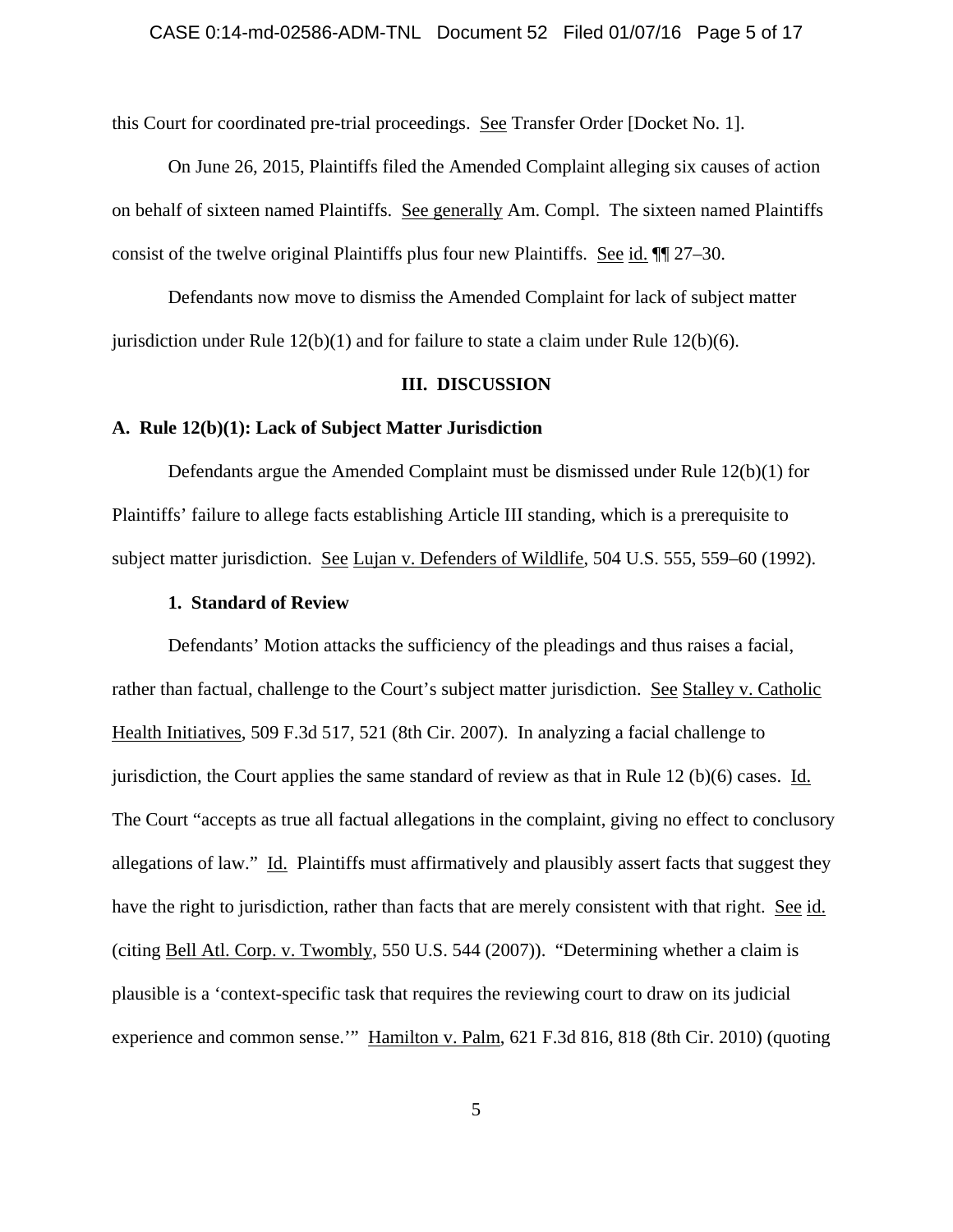Ashcroft v. Iqbal, 556 U.S. 662, 678 (2009)).

## **2. Article III Standing**

"Article III standing is a threshold question in every federal court case." United States v. One Lincoln Navigator 1998, 328 F.3d 1011, 1013 (8th Cir. 2003). The party invoking federal jurisdiction has the burden of establishing standing. Lujan, 504 U.S. at 560. To meet this burden, a plaintiff must show: (1) an injury in fact; (2) a causal connection between the injury and the challenged conduct of the defendant; and (3) a likelihood that a favorable ruling will redress the alleged injury. Young Am. Corp. v. Affiliated Computer Servs. (ACS), Inc., 424 F.3d 840, 843 (8th Cir. 2005) (citing Lujan, 504 U.S. at 560–61). Each element "must be supported in the same way as any other matter on which the plaintiff bears the burden of proof, i.e., with the manner and degree of evidence required at the successive stages of the litigation." Lujan, 504 U.S. at 561.

To satisfy the injury in fact element of standing, an injury must be "concrete, particularized, and actual or imminent." Clapper v. Amnesty Int'l USA, 133 S.Ct. 1138, 1147 (2013). When a party's alleged injury is based on future harm, standing exists if the threatened injury is "'certainly impending,' or there is a 'substantial risk' that the harm will occur." Susan B. Anthony List v. Driehaus, 134 S.Ct. 2334, 2341 (2014) (quoting Clapper, 133 S.Ct. at 1147, 1150 n.5). "[A]llegations of possible future injury are not sufficient." Clapper, 133 S.Ct. at 1147 (internal quotation marks omitted) (emphasis in original).

The requirement that a future injury be imminent "ensure[s] that the alleged injury is not too speculative for Article III purposes." Lujan, 504 U.S. at 564 n.2. Although imminence is a "somewhat elastic concept," it requires "that the injury proceed with a high degree of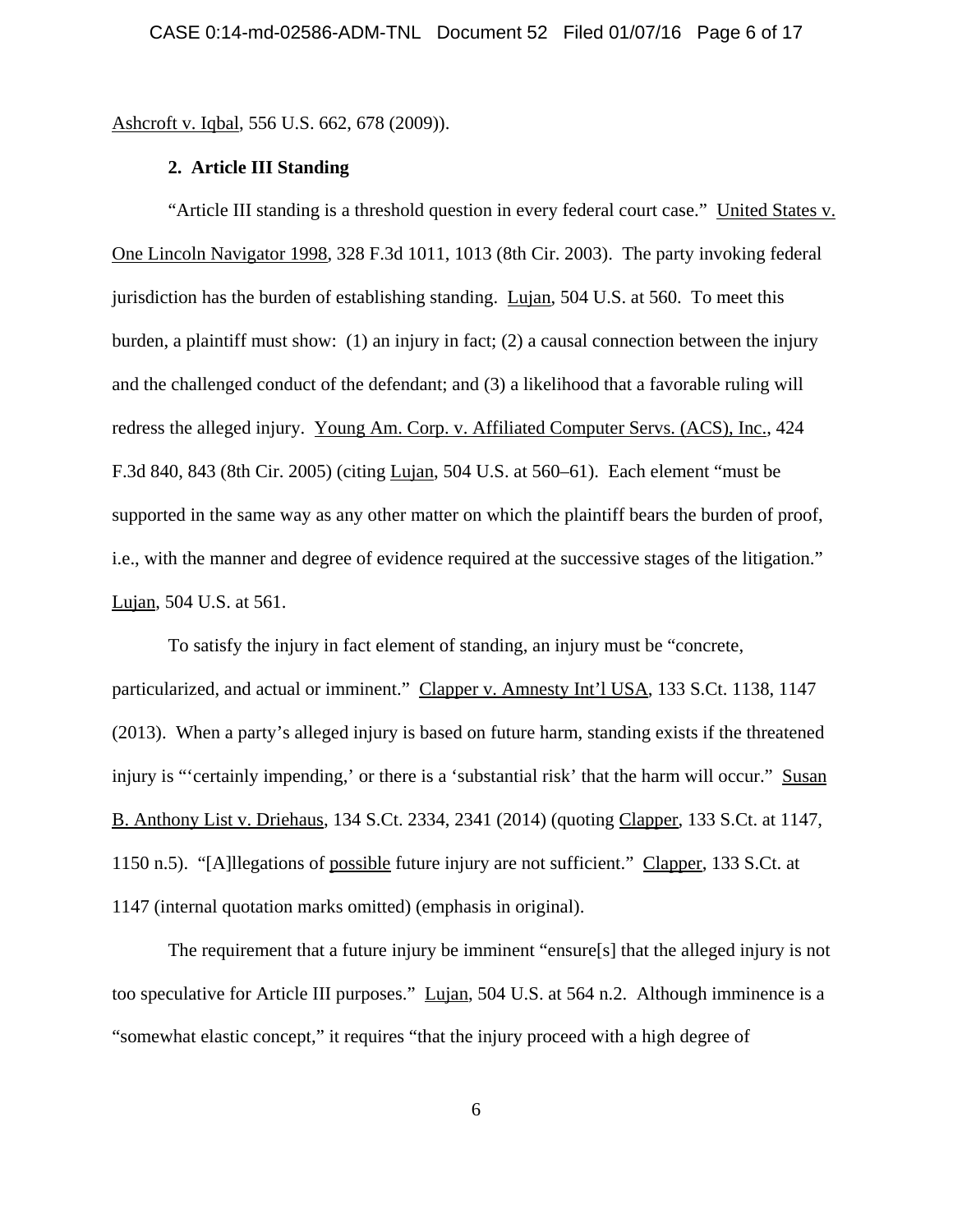#### CASE 0:14-md-02586-ADM-TNL Document 52 Filed 01/07/16 Page 7 of 17

immediacy, so as to reduce the possibility of deciding a case in which no injury would have occurred at all." Id. Additionally, where a threatened injury hinges on speculation about the actions of third parties, standing is less likely to exist. See Clapper, 133 S.Ct. at 1150 (expressing "reluctance to endorse standing theories that rest on speculation about the decisions of independent actors"); id. at 1150 n.5 ("Plaintiffs cannot rely on speculation about the unfettered choices made by independent actors not before the court.") (internal quotations omitted).

In a class action lawsuit, "named plaintiffs who represent a class must allege and show that they personally have been injured, not that injury has been suffered by other, unidentified members of the class to which they belong and which they purport to represent." Simon v. E. Ky. Welfare Rights Org., 426 U.S. 26, 40 n.20 (1976). "[I]f none of the named plaintiffs purporting to represent a class establishes the requisite of a case or controversy with the defendants, none may seek relief on behalf of himself or any other member of the class." O'Shea v. Littleton, 414 U.S. 488, 494 (1974) (internal quotations omitted).

The Amended Complaint alleges several forms of injury: (a) increased risk of future losses, economic damages and other harm; (b) opportunity cost and value of lost time spent monitoring financial accounts and payment card accounts; (c) diminished value of Plaintiffs' PII; (d) untimely and inadequate notification of the Data Breach; (e) invasion of privacy and breach of the confidentiality of Plaintiffs' PII due to Defendants' unauthorized release and disclosure; and (f) lost benefit of the bargain. See Am. Compl. ¶¶ 32, 82. Defendants argue Plaintiffs have failed to plausibly allege injury that is "concrete, particularized, and actual or imminent." Clapper, 133 S.Ct. at 1147.

7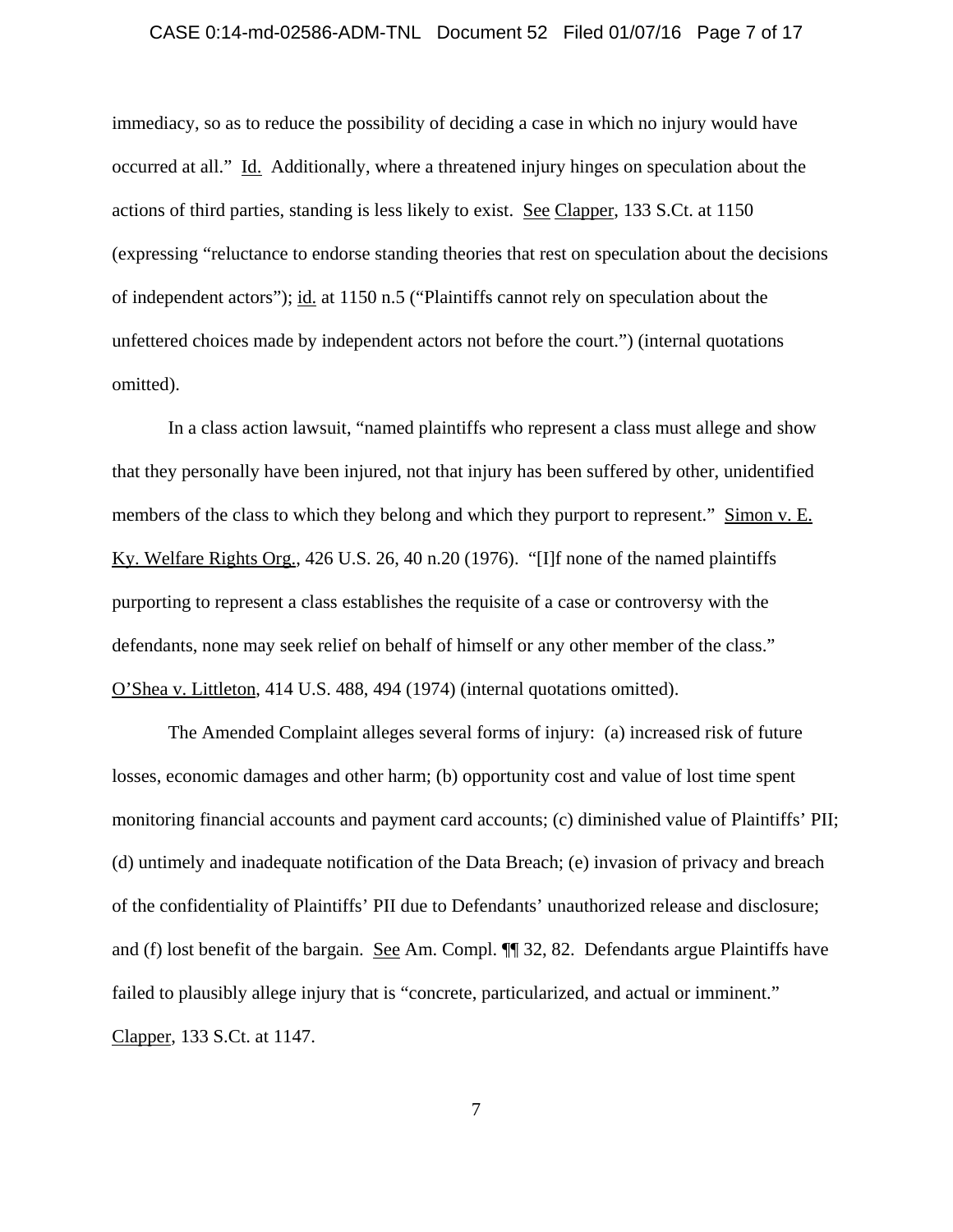## **a. Increased Risk of Future Harm**

Plaintiffs allege they face a substantial risk of future harm because Defendants' failure to properly secure their computer network has allowed hackers to steal their PII for fraudulent use. See Am. Compl. ¶ 8 ("Defendants' security failures enabled the hackers to steal Consumer Plaintiffs' and the other Class members' PII . . . and put Consumer Plaintiffs' and the other Class members' financial information at serious, immediate, and ongoing risk."); id. ¶ 9 ("On information and belief, illicit websites are selling the stolen payment card PII 'dumps' to international card counterfeiters and fraudsters . . . ."). Defendants argue that Plaintiffs' allegations of future harm are actually only speculative claims of possible future injury, which are not sufficient to satisfy Article III standing.

In data security breach cases where plaintiffs' data has not been misused following the breach, the vast majority of courts have held that the risk of future identity theft or fraud is too speculative to constitute an injury in fact for purposes of Article III standing. See, e.g., Reilly v. Ceridian Corp., 664 F.3d 38, 43 (3d Cir. 2011) ("Most courts have held that such plaintiffs lack standing because the harm is too speculative. We agree with the holdings in those cases.") (internal citations omitted); In re Zappos.com, Inc. Customer Data Sec. Breach Litig., ----F. Supp. 3d ---, No. 12-00325, 2015 WL 3466943, at \*5 (D. Nev. June 1, 2015) ("The majority of courts dealing with data-breach cases post-Clapper have held that absent allegations of actual identity theft or other fraud, the increased risk of such harm alone is insufficient to satisfy Article III standing."); Galaria v. Nationwide Mut. Ins. Co., 998 F. Supp. 2d 646, 654–56 (S.D. Ohio 2014); Green v. eBay, Inc., No. 14-1688, 2015 WL 2066531, at \*3 n.33 (E.D. La. May 4, 2015) (listing cases); Whalen v. Michael Stores, Inc., No. 14-7006, 2015 WL 9462108, at \*4–\*5

8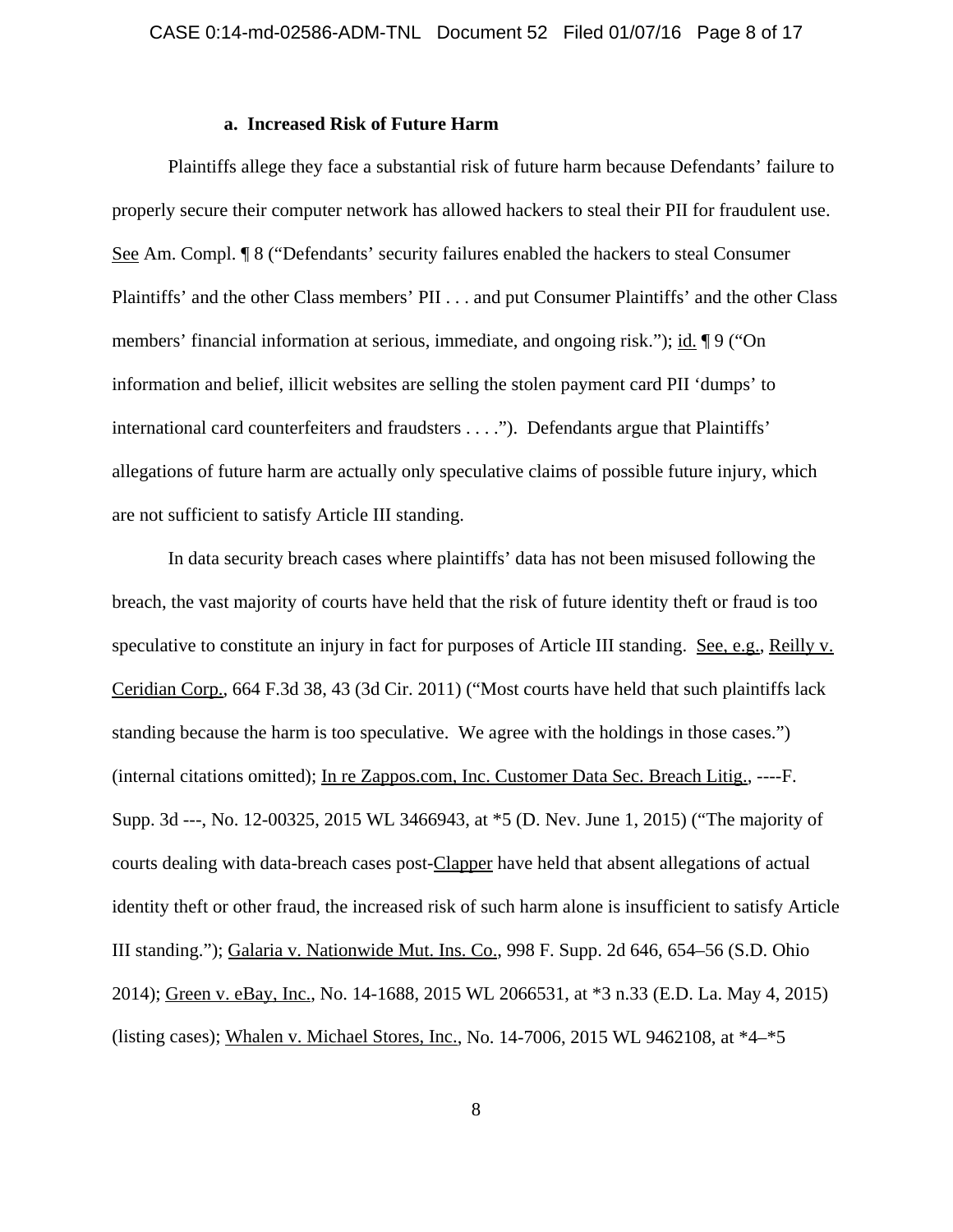#### CASE 0:14-md-02586-ADM-TNL Document 52 Filed 01/07/16 Page 9 of 17

(E.D.N.Y. Dec. 28, 2015); Strautins v. Trustwave Holdings, Inc., 27 F. Supp. 3d 871, 876–77 (N.D. Ill. 2014); Storm v. Paytime, Inc., 90 F. Supp. 3d 359, 364–68 (M.D. Pa. 2015); Lewert v. P.F. Chang's China Bistro, Inc., No. 14-4787, 2014 WL 7005097, at \*3 (N.D. Ill. Dec. 10, 2014).

The speculative nature of the threatened injury stems from the numerous variables upon which the future harm depends, including whether the hacker: (1) read, copied, and understood [Plaintiffs'] personal information; (2) intends to commit future criminal acts by misusing the information; and (3) is able to use such information to the detriment of [Plaintiffs] by making unauthorized transactions in [Plaintiffs'] names." Reilly, 664 F.3d at 42; see also Strautins, 27 F. Supp. 3d at 876 (holding plaintiff failed to plausibly allege an "imminent" or "certainly impending" risk of identity theft where the threatened harm depended on "whether [plaintiff and class members'] data was actually taken during the breach, whether it was subsequently sold or otherwise transferred, whether anyone who obtained the data attempted to use it, and whether or not they succeeded"); Galaria, 998 F. Supp. 2d at 655 ("[W]hether Named Plaintiffs will become victims of theft or fraud . . . is entirely contingent on what, if anything, the third party criminals do with that information."); In re Zappos.com, 2015 WL 3466943, at \*8 (finding future harm depended upon the capabilities and decisions of the person in possession of plaintiffs' data); Green, 2015 WL 2066531, at \*5 (holding that several variables caused harm to be "far too hypothetical" for Article III standing). In addition to the speculation of whether future harm from a data security breach will materialize, it cannot be known when such harm will occur. As more time lapses without the threatened injury actually occurring, the notion that the harm is imminent becomes less likely. In re Zappos.com, 2015 WL 3466943 at \*8; Storm, 90 F. Supp.

9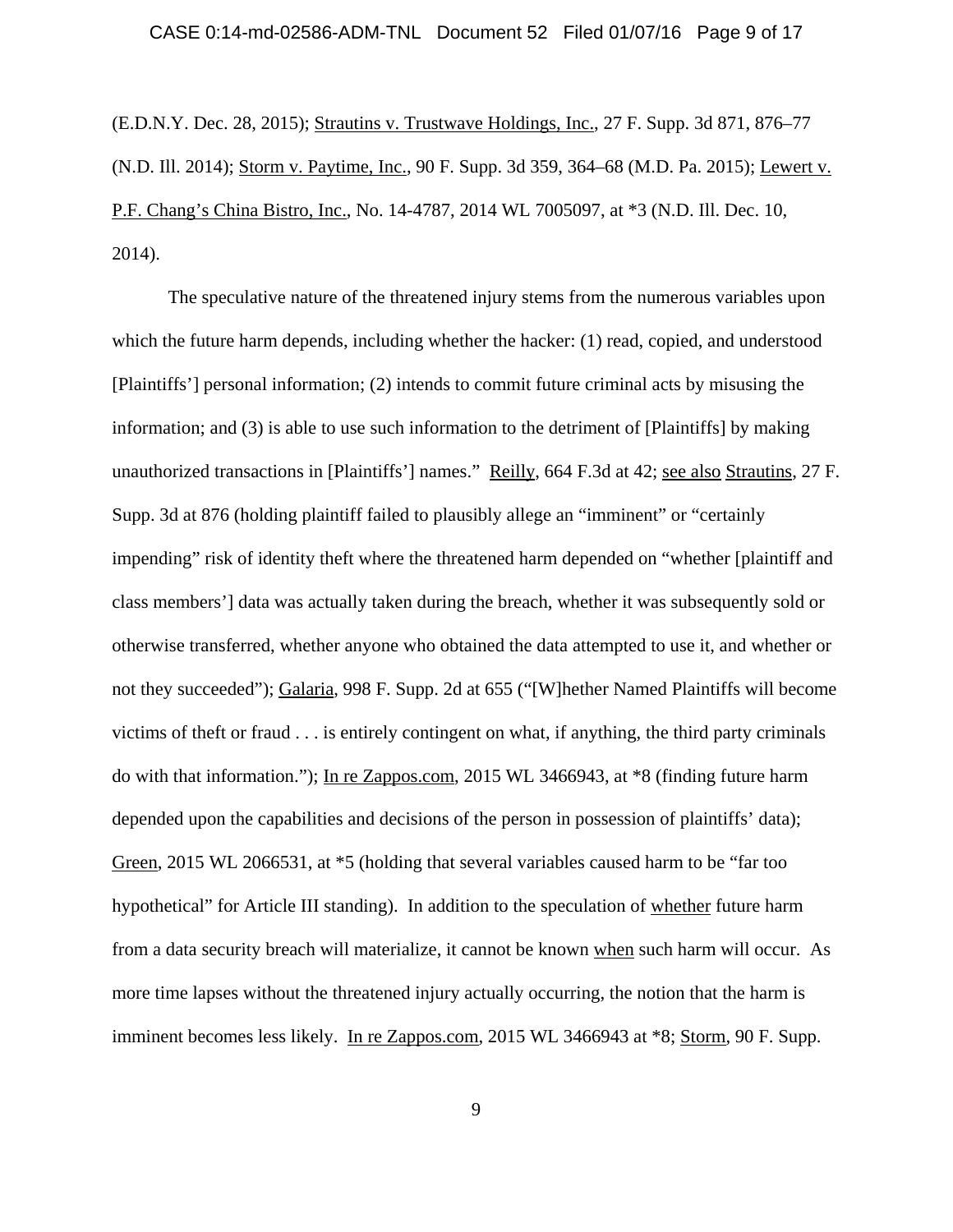3d at 367.

Here, the Data Breach of Defendants' computer network affected more than 1,000 retail grocery stores and occurred nearly one and a half years ago. Despite the large number of Affected Stores and the significant amount of time that has elapsed, the only facts asserted that any of Plaintiffs' PII has been misused is the single incident alleged by Plaintiff Holmes. Holmes noticed a single unauthorized charge (of an unspecified amount on an unspecified date) on his credit card statement after learning of the Data Breach. See Am. Compl. ¶ 31. Given the unfortunate frequency of credit card fraud, it is common sense to expect that in any group similar in size to the sixteen Plaintiffs and multitudes of potential class members who used their payment cards at one of the 1,000-plus Affected Stores would likely experience at least one instance of a fraudulent charge. Thus, the isolated single instance of an unauthorized charge is not indicative of data misuse that is fairly traceable to the Data Breach. See, e.g., In re Barnes & Noble Pin Pad Litig., No. 12-8617, 2013 WL 4759588, at \*6 (N.D. Ill. Sept. 3, 2013) ("[I]t is not directly apparent that the fraudulent charge was in any way related to the security breach at Barnes & Noble.").

Based on the absence of any other allegations that Plaintiffs' PII has been misused, the Court is left to speculate about whether the hackers who gained access to Defendants' payment processing network were able to capture or steal Plaintiffs' PII;<sup>2</sup> whether the hackers or other

 $2$  The Amended Complaint asserts that Plaintiffs' PII was disclosed to the hackers during the Data Breach and that the criminals were able to "steal" or "harvest" the PII for their illicit use. <u>See, e.g.</u>, Am. Compl.  $\P\P$  4, 8, 36, 40, 44. These allegations are largely based on Defendants' August and September 2014 press releases, which are referenced in the Amended Complaint and thus properly considered here. See, e.g., id. ¶¶ 4–6, 36–37, 44 (referencing Defendants' announcements about Data Breach); Moses.com Sec., Inc. v. Comprehensive Software Sys., Inc., 406 F.3d 1052, 1063 n.3 (8th Cir. 2005) (stating press release could be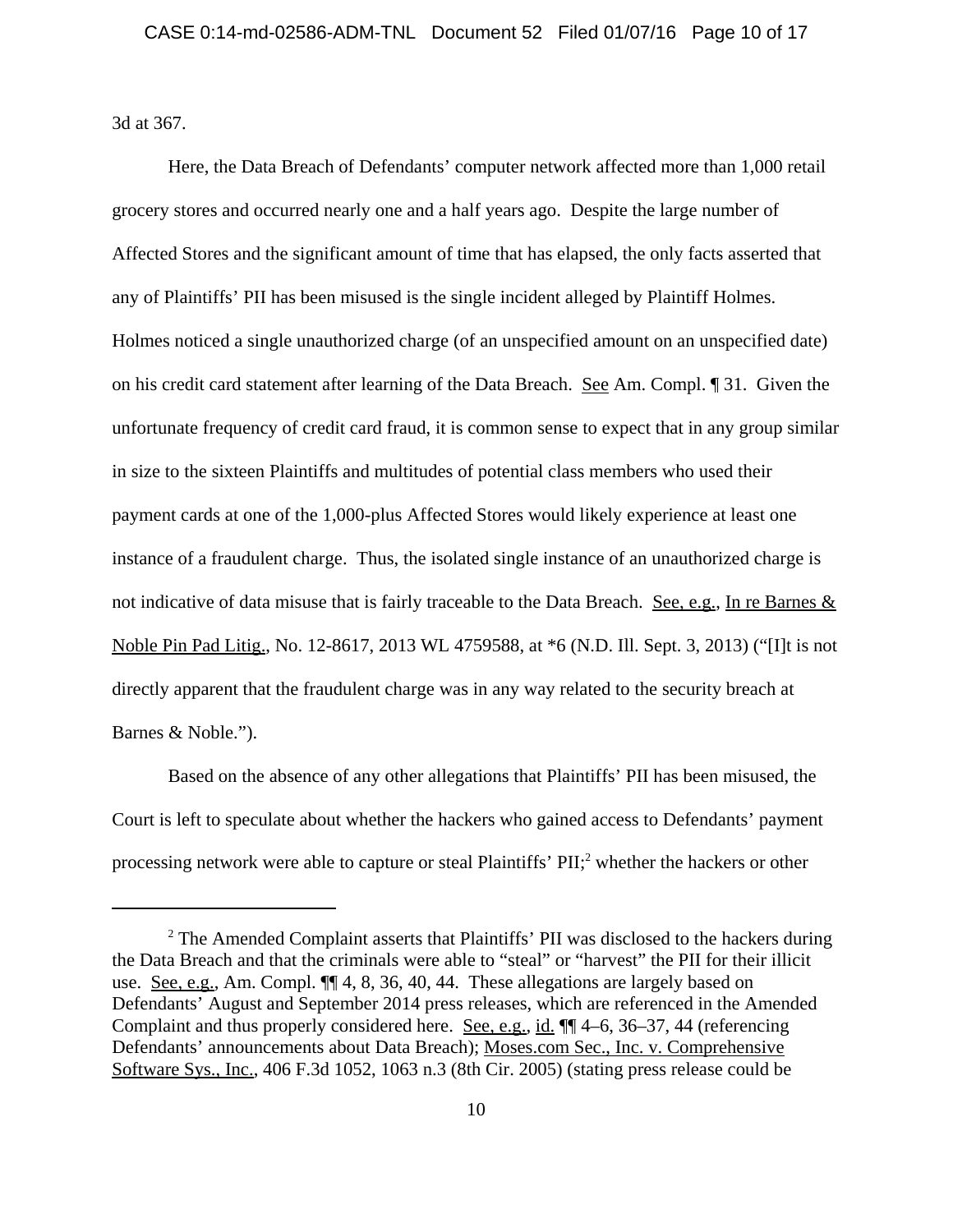#### CASE 0:14-md-02586-ADM-TNL Document 52 Filed 01/07/16 Page 11 of 17

criminals will attempt to use the PII; and whether those attempts will be successful. See Reilly, 664 F.3d at 45 ("Any damages that may occur here are entirely speculative and dependent on the skill and intent of the hacker."). This speculation prevents the Court from finding an increased risk of fraud and identity theft is "certainly impending" or that there is a "substantial risk" the harm will occur. Clapper, 133 S.Ct. at 1147, 1150 n.5. Moreover, the passage of nearly a year and a half without the occurrence of harm traceable to the Data Breach makes it unlikely that such threatened harm is imminent. As one court has observed:

> Determining what the lapsed time means . . . requires the Court to engage in speculation—precisely what the Supreme Court has counseled against. Clapper, 133 S.Ct. at 1149–50 (refusing standing based on speculation). It could signify that Plaintiffs are in the clear, meaning that the data obtained by the hacker was not useful in effectuating acts of theft or fraud. Or it could mean that the hacker is simply sitting on the information until the time is "right," which could be a few more years down the road. Or the lapsed time might mean a number of other scenarios. It is simply unclear.

In re Zappos.com, 2015 WL 3466943, at \*7. Therefore, Plaintiffs' allegations of future harm do

not satisfy the injury-in-fact requirement for Article III standing.

The recent cases relied on by Plaintiffs do not compel a different result. Those cases

included factual allegations of substantial data misuse which plausibly suggested that the hackers

considered on motion to dismiss because it was referenced in complaint and thus incorporated into pleadings). However, Defendants' press releases explicitly state there has been no determination that customer data was stolen by the intruder. See Wolkoff Decl. [Docket No. 36] Exs. A–D. A hacker's ability to gain access to a computer network does not necessarily equate to the ability to read, copy, or otherwise steal data. See, e.g., Green, 2015 WL 2066531, at \*5 ("Whether Plaintiff and other class members actually become victims of identity theft depends on numerous variables, including whether their data was actually taken when it was accessed . . . ."); Reilly, 664 F.3d at 42 (stating that future harm from a data breach depends in part on whether the hacker "read, copied, and understood [the plaintiffs'] personal information"). Here, no widespread data misuse has been alleged that would suggest the hackers were successful in stealing Plaintiffs' and Class Members' PII or that they are now able to use it for illicit purposes.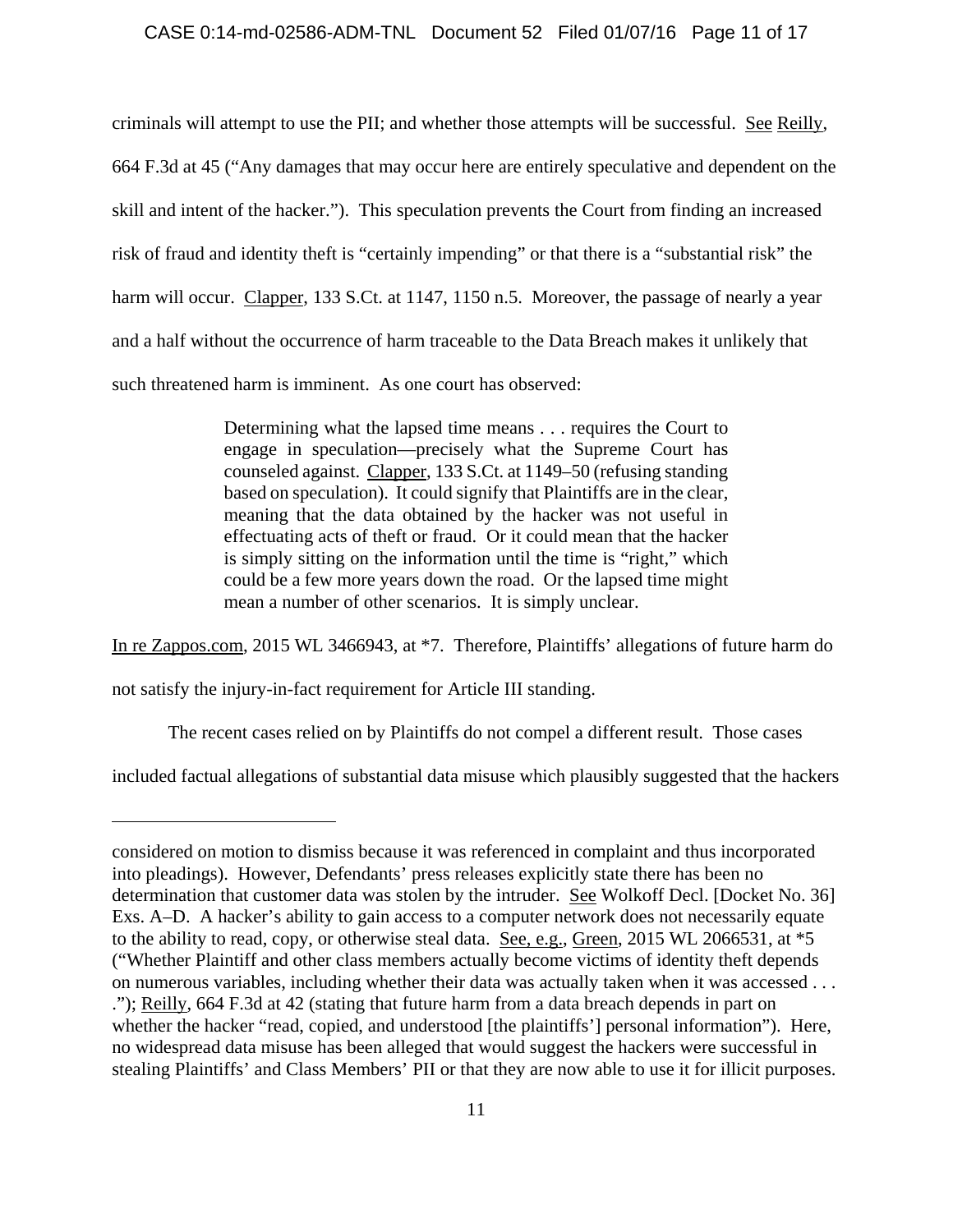### CASE 0:14-md-02586-ADM-TNL Document 52 Filed 01/07/16 Page 12 of 17

had succeeded in stealing the data and were willing and able to use it for future theft or fraud. See Remijas v. Neiman Marcus Grp., LLC, 794 F.3d 688, 692–94 (7th Cir. 2015); In re Adobe Sys., Inc. Privacy Litig., 66 F. Supp. 3d 1197, 1215–16 (N.D. Cal. 2014); Corona v. Sony Pictures Enter., No. 14-09600, 2015 WL 3916744, at \*3 (C.D. Cal. June 15, 2015); In re Target Corp. Customer Data Sec. Breach Litig., 66 F. Supp. 3d 1154, 1159 (D. Minn. 2014).

For example, in Remijas, more than 9,200 customers experienced fraudulent charges on their payment cards within six months after a data breach occurred at Neiman Marcus. Remijas, 794 F.3d at 690. Based on the widespread misuse of customers' payment card data, there was "no need to speculate" as to whether the customers' information had been stolen. Id. at 693. Given that hackers had already successfully used customers' data to incur fraudulent charges, the court concluded that Neiman Marcus customers should not have to wait until they were victimized by identity theft or credit card fraud to obtain standing, because there was an objectively reasonable likelihood that such an injury would occur. Id. Similarly in Adobe, speculation as to whether the hackers had stolen the data and intended to use it was not necessary, because some of Adobe's stolen data had already surfaced on the internet.<sup>3</sup> In re Adobe, 66 F. Supp. 3d at 1216. Significant data misuse was also alleged in Corona, where

<sup>&</sup>lt;sup>3</sup> Although Plaintiffs in this case allege that illicit websites are selling Plaintiffs' PII to counterfeiters and fraudsters, the allegation is made "[o]n information and belief." Am. Compl. ¶ 9. Plaintiffs argue that the Twombly plausibility standard does not prevent them from pleading facts alleged "upon information and belief" where the facts are peculiarly within Defendants' possession and control or where the belief is based on factual information that makes the inference plausible. Pls.' Mem. Opp'n [Docket No. 40] 25–26 (citing Artista Records, LLC v. Doe 3, 604 F.3d 110, 120 (2d Cir. 2010)). However, the facts of third parties' use of Plaintiffs' PII are not peculiarly within Defendants' possession and control. For example, Plaintiffs can learn of criminal activity through review of their account statements or contact with their banks. Additionally, Plaintiffs and Defendants are on equal footing in discovering the identity of a website or virtual marketplace where Plaintiffs' PII is being sold.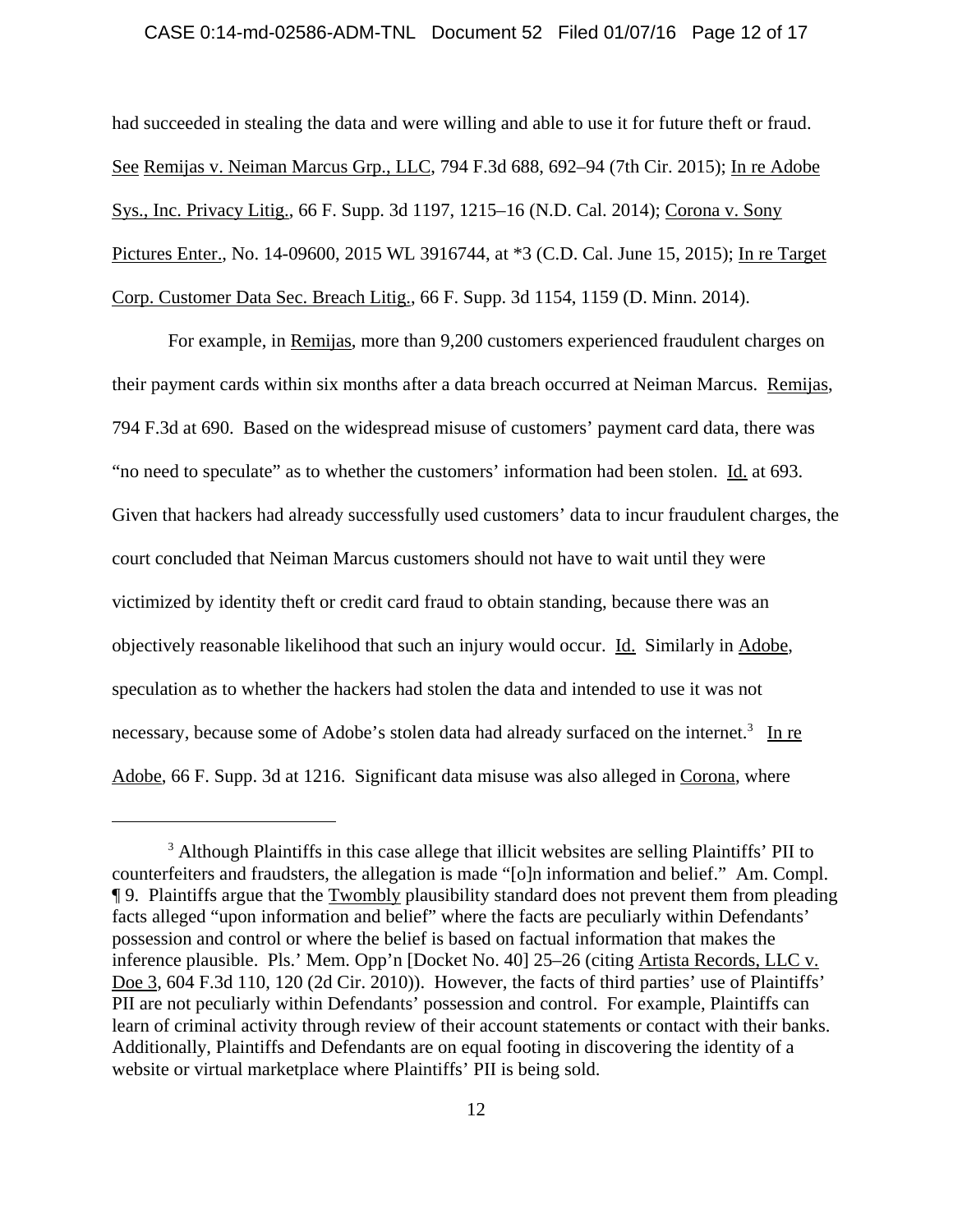### CASE 0:14-md-02586-ADM-TNL Document 52 Filed 01/07/16 Page 13 of 17

several Sony employees received threatening messages from hackers demanding that the employees release even more of their PII, and some plaintiffs had experienced attempted identity theft. Corona, 2015 WL 3916744, at \*3–\*4. Likewise in Target, many of the 114 named Plaintiffs alleged that they actually incurred unauthorized charges; lost access to their accounts; and/or were forced to pay late fees, card-replacement fees, and credit monitoring costs because the hackers misused their personal information. In re Target, 66 F. Supp. 3d at 1158. Based on these allegations, the Target court concluded that plaintiffs had plausibly alleged standing. See id. at 1159. Future harm was not addressed. See id.

These cases alleging widespread data misuse contrast sharply with the allegations made in the instant case. Here, only one unauthorized credit card charge (of an unspecified date and amount) is alleged to have occurred in the fifteen-month time period following the Data Breach that affected over 1,000 of Defendants' stores. This singular incident from one named Plaintiff over the course of more than a year following the Data Breach is not sufficient to "nudge[]" Plaintiffs' class claims of data misuse or imminent misuse "across the line from conceivable to plausible." Twombly, 550 U.S. at 570. Thus, Plaintiffs have failed to allege sufficient facts to show that future harm from the Data Breach is "certainly impending" or that there is a "substantial risk that the harm will occur." Clapper, 133 S.Ct. at 1147, 1150 n.5.

## **b. Opportunity and Mitigation Costs**

Plaintiffs allege they have suffered harm based on mitigation costs, including time spent monitoring their account information to guard against potential fraud and, in the case of Plaintiff Hanff, costs and expenses associated with opening a new checking account. As the Supreme Court has recently explained, plaintiffs "cannot manufacture standing merely by inflicting harm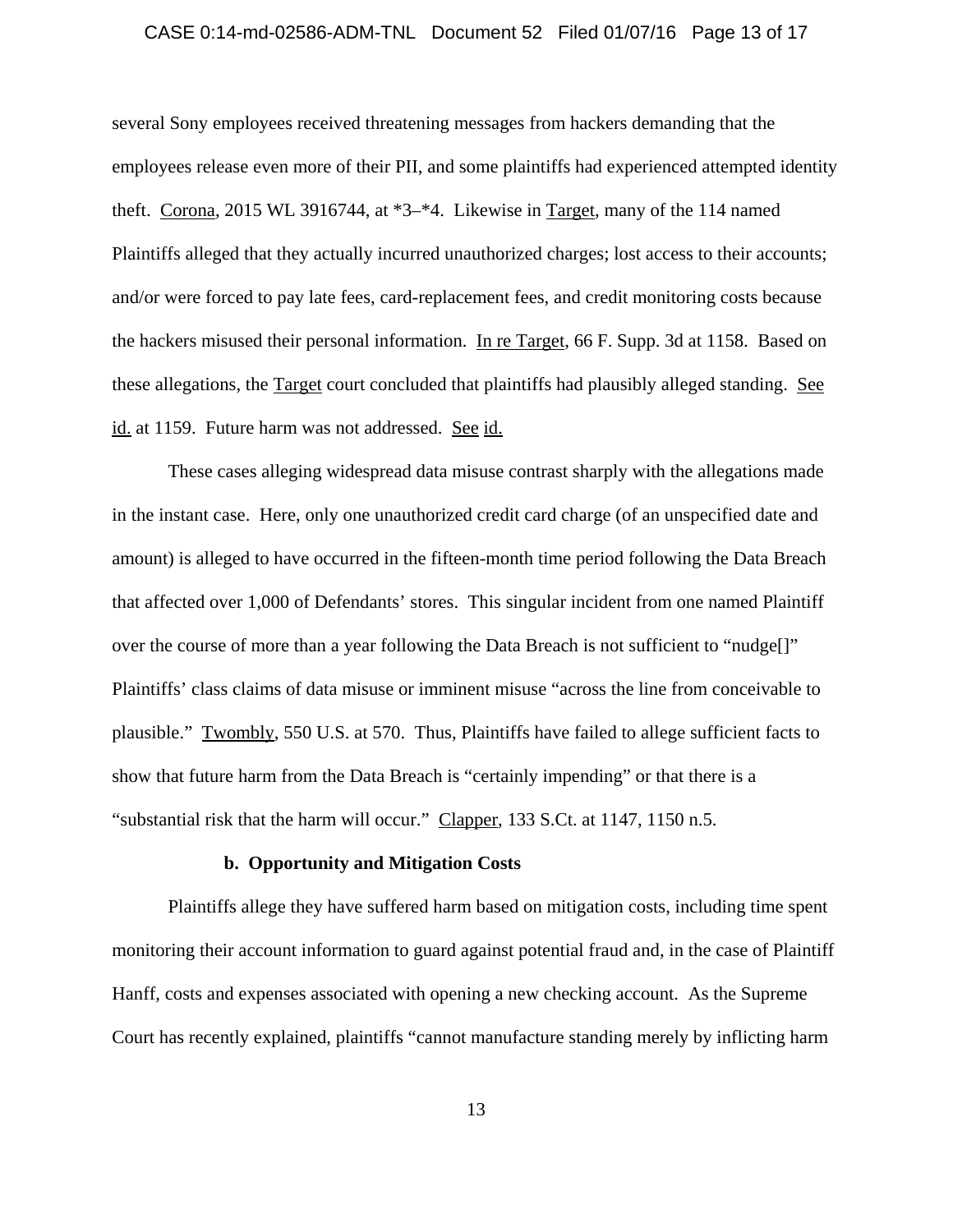### CASE 0:14-md-02586-ADM-TNL Document 52 Filed 01/07/16 Page 14 of 17

on themselves based on their fears of hypothetical future harm that is not certainly impending." Clapper, 133 S.Ct. at 1151. "If the law were otherwise, an enterprising plaintiff would be able to secure a lower standard for Article III standing simply by making an expenditure based on a nonparanoid fear." Id. In data breach cases, courts consistently hold that the cost to mitigate the risk of future harm does not constitute an injury in fact unless the future harm being mitigated against is itself imminent. See, e.g., In re Adobe, 66 F. Supp. 3d at 1217; In re Sci. Applications Int'l Corp. (SAIC) Backup Tape Data Theft Litig., 45 F. Supp. 3d 14, 26 (D.D.C. 2014); In re Zappos.com, 2015 WL 3466943, at \*10; Lewert, 2014 WL 7005097, at \*3. Here, the risk of future harm being mitigated against is not imminent. Thus, the cost to mitigate the risk is not a sufficient injury in fact to confer Article III standing.

## **c. Diminished Value of Plaintiffs' Payment Card PII**

Plaintiffs also allege that the value of their PII was lost or diminished as result of the Data Breach. Assuming without deciding that Plaintiffs' PII had monetary value, Plaintiffs have failed to allege any facts explaining how their PII became less valuable as a result of the Data Breach. Plaintiffs have not alleged that they tried to sell their PII but were not able to do so or were forced to accept a lower price. Therefore, Plaintiffs have not alleged an injury in fact under this theory. See In re Zappos.com, 2015 WL 3466943, at \*3 (finding no injury in fact where plaintiffs had not alleged that the data breach had prevented them from selling their personal information at the price it was worth); In re SAIC, 45 F. Supp. 3d at 30 (same); Galaria, 998 F. Supp. 2d at 660 (same); Green, 2015 WL 2066531, at \*5 n.59 ("Even if the Court were to find that personal information has an inherent value and the deprivation of such value is an injury sufficient to confer standing, Plaintiff has failed to allege facts indicating how the value of his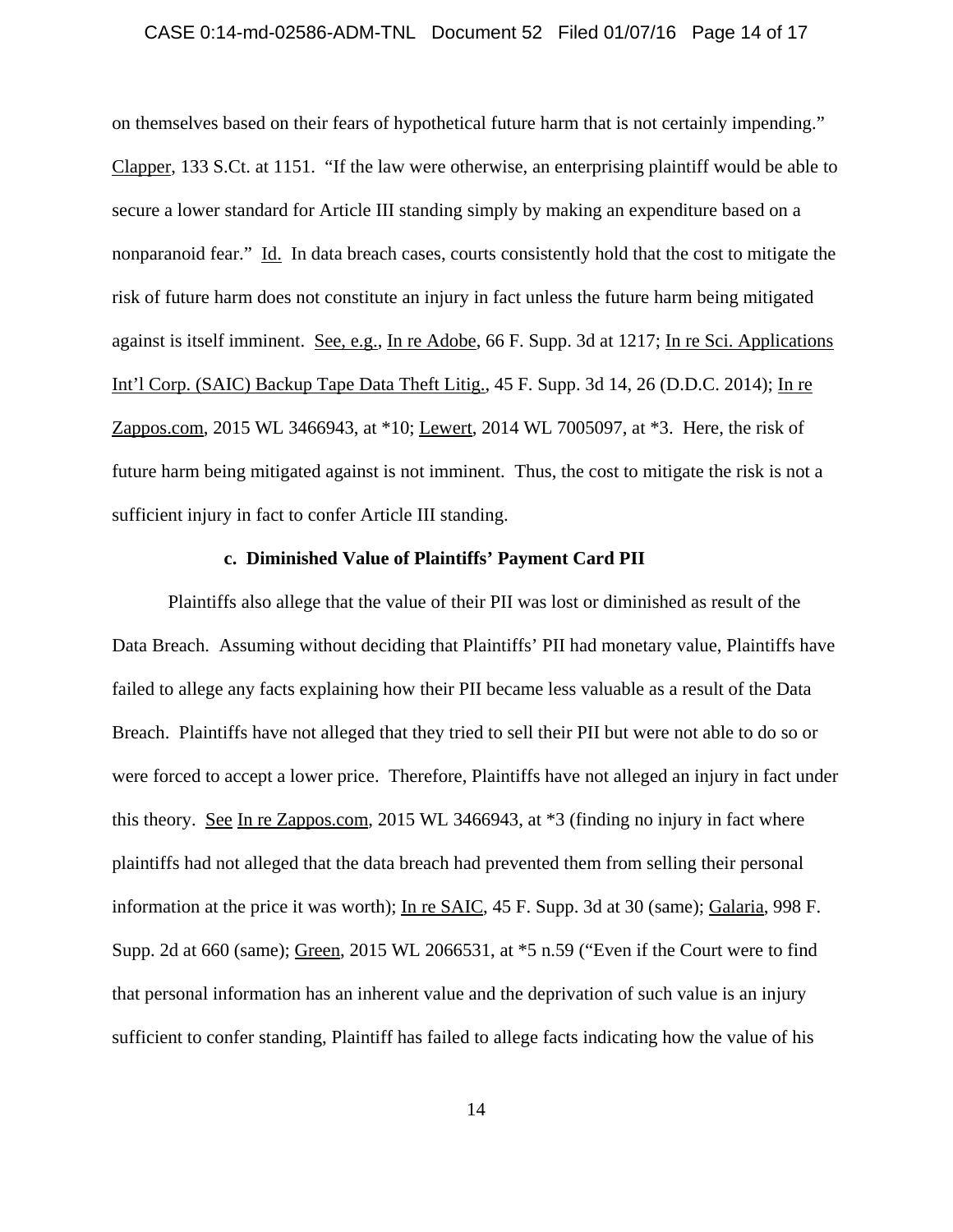personal information has decreased as a result of the Data Breach.").

## **d. Delayed or Inadequate Notification**

Plaintiffs further allege they were harmed by Defendants' "untimely and inadequate notification of the Data Breach." Am. Compl. ¶ 82. Plaintiffs argue the delayed notification forced them to spend more time and money to: (1) refresh their recollections, contact their banks, and locate their credit card statements to determine whether they had been exposed to the risk of fraud created by the Data Breach; and (2) take additional steps to mitigate the risk of fraud. Plaintiffs thus contend they have standing to assert claims under state data breach notification laws that grant a private right of action. These assertions of increased mitigation costs due to delayed notification are not alleged in the Amended Complaint. Even if they had been, the allegations would not have established Article III standing because as discussed above, the cost to mitigate the risk of future harm does not constitute an injury in fact unless the risk of future harm is imminent. "Plaintiffs must plead an injury beyond a statutory violation to meet the standing requirement of Article III." In re Barnes & Noble, 2013 WL 4759588, at \*3. Therefore, "[e]ven assuming the statutes have been violated by the delay or inadequacy of [Defendants'] notification, breach of these statutes is insufficient to establish standing without any actual damages due to the breach." Id.

## **e. Invasion of Privacy and Breach of Confidentiality**

Plaintiffs also allege they suffered an invasion of privacy and breach of confidentiality of their PII as a result of the Data Breach. However, Plaintiffs have not alleged facts showing that the loss of privacy and confidentiality resulted in a concrete injury. Therefore, this theory of standing also fails. See In re Zappos.com, 2015 WL 3466943, at \*11 n.5 (finding no Article III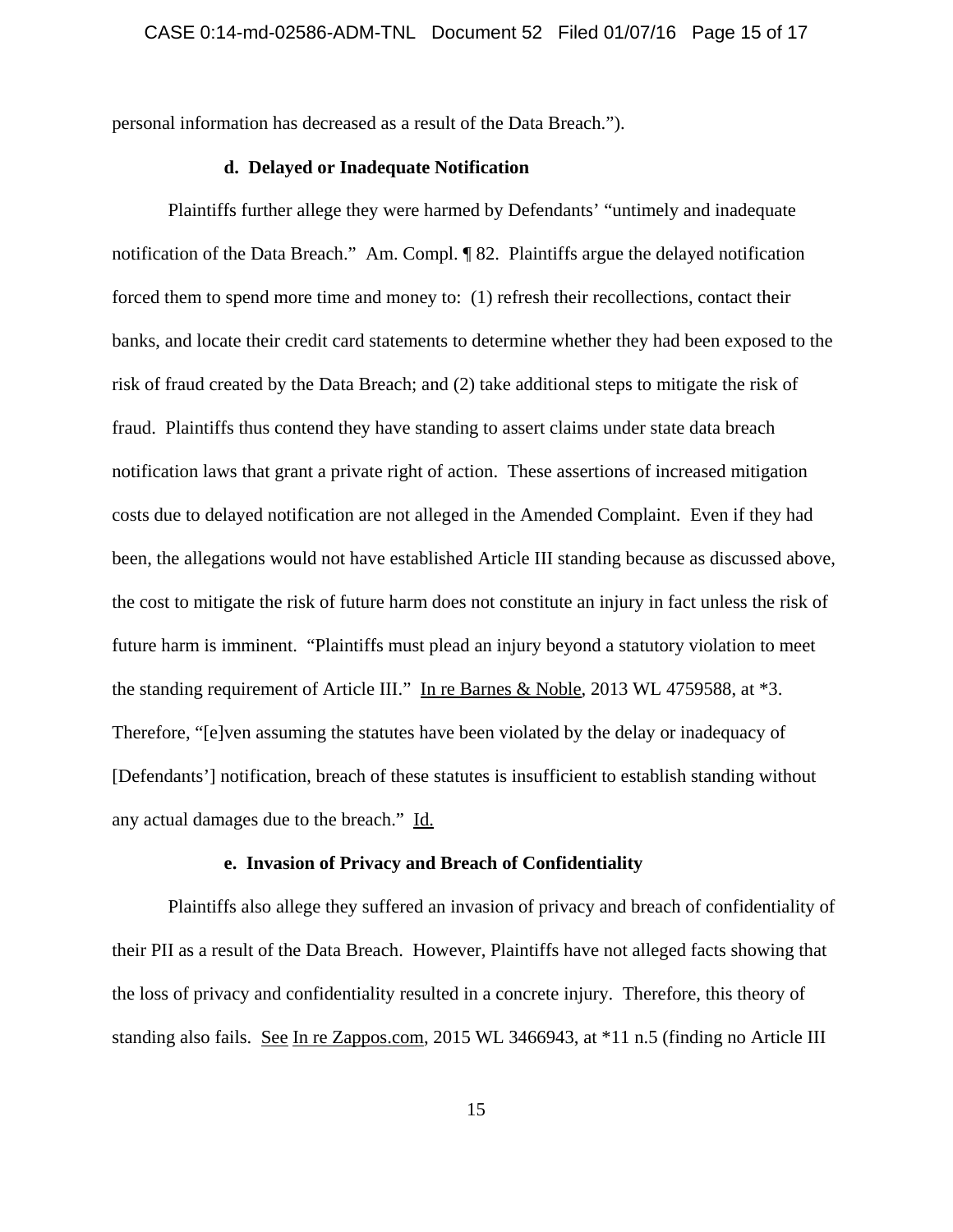#### CASE 0:14-md-02586-ADM-TNL Document 52 Filed 01/07/16 Page 16 of 17

standing under a loss of privacy theory because plaintiffs "failed to show how that loss amounts to a concrete and particularized injury").

#### **f. Lost Benefit of Bargain**

Finally, Plaintiffs allege they were harmed by the lost benefit of their bargain. Am. Compl. ¶ 32. This theory is consistently rejected in data breach cases where plaintiffs have not alleged that the value of the goods or services they purchased was diminished as a result of the data breach. <u>See, e.g.</u>, In re Zappos.com, 2015 WL 3466943, at \*11 n.5 (rejecting benefit-ofbargain theory where plaintiffs had not explained how the data breach impacted the value of the goods they purchased, and further had not alleged facts showing that the price plaintiffs paid for such goods incorporated a sum that both parties understood would be allocated towards the protection of customer data); Fernandez v. Leidos, Inc. --- F. Supp. 3d --- , No. 14-02247, 2015 WL 5095893, at \*9 (E.D. Cal. Aug. 28, 2015) (finding no standing where plaintiff failed to allege facts from which a plausible inference could be drawn that the value of plaintiff's health care and insurance coverage had been diminished as a result of the data breach); Remijas, 794 F.3d at 694–95 (noting in dicta that the benefit-of-the-bargain theory was "problematic" and "dubious" where plaintiffs had not alleged any defect in any product they had purchased).

Here, Plaintiffs do not allege that the Data Breach diminished the value of the groceries or other goods they purchased from Defendants. Nor do Plaintiffs allege facts showing that the price they paid for the goods included an amount that both parties understood would be allocated toward protecting customer data. Thus, Plaintiffs have not alleged a cognizable injury based on the lost benefit of their bargain.